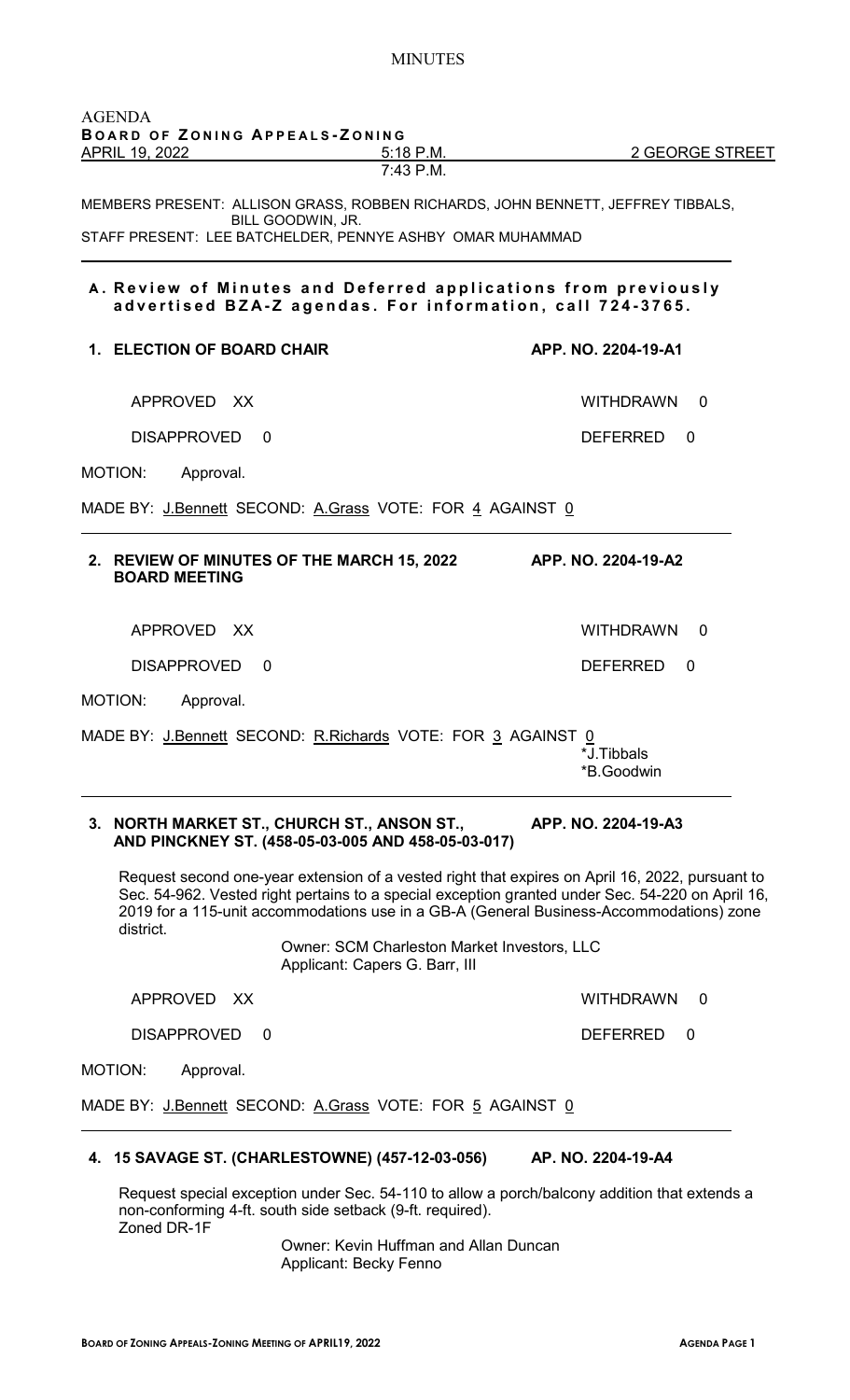APPROVED XX WITHDRAWN 0 DISAPPROVED 0 DEFERRED 0 MOTION: Approval. MADE BY: A.Grass SECOND: B.Goodwin VOTE: FOR 5 AGAINST 0  $\overline{a}$ **5. 183 3RD AVE. (WAGENER TERRACE) (463-10-03-118) APP. NO. 2204-19-A5** Request variance from Sec. 54-301 to allow construction of single-family residence with a 3-ft. east side setback side setback, a 15-ft. total side setback (9-ft. 18-ft. required). Zoned SR-2 Owner: R. Chamberlain Chesnut, II Applicant: Becky Fenno APPROVED XX WITHDRAWN 0 DISAPPROVED 0 DEFERRED 0 MOTION: Approval. MADE BY: J.Bennett SECOND: B.Goodwin VOTE: FOR 3 AGAINST 2<br>A.Grass\* \*A.Grass \*J. Tibbals  $\overline{a}$ **6. 192 TRADD ST. (CHARLESTOWNE) (457-07-04-038) APP. NO. 2204-19-A6** Request special exception under Sec. 54-110 to allow a 2-story addition (kitchen/family room expansion/bedroom/bath) that extends a non-conforming 1.5-ft. east side setback (9-ft. required). Zoned SR-2 Owner: Jesse and Eliza Kimball Applicant: Sebastian von Marschall Architect, LLC APPROVED 0 WITHDRAWN 0 DISAPPROVED 0 DEFERRED XX MOTION: Deferral to meet with neighbors. MADE BY: <u>A.Grass</u> SECOND: <u>R.Richards</u> VOTE: FOR <u>4</u> AGAINST <u>0</u> \*J.Bennett recused  $\overline{a}$ **7. 209 AMBERJACK LN. (DANIEL ISLAND) APP. NO. 2204-19-A7 (272-09-01-046)**  Request variance from Sec. 54-263 Daniel Island PUD Master Plan zoning regulations to allow a screen porch enclosure with a 15-ft. rear setback (20-ft. required). Zoned DI-R Owner and Applicant: Arlene and Kieven Goodman APPROVED XX WITHDRAWN 0 DISAPPROVED 0 DEFERRED 0 MOTION: Approval. MADE BY: R.Richards SECOND: J.Bennett VOTE: FOR 5 AGAINST 0

 $\overline{a}$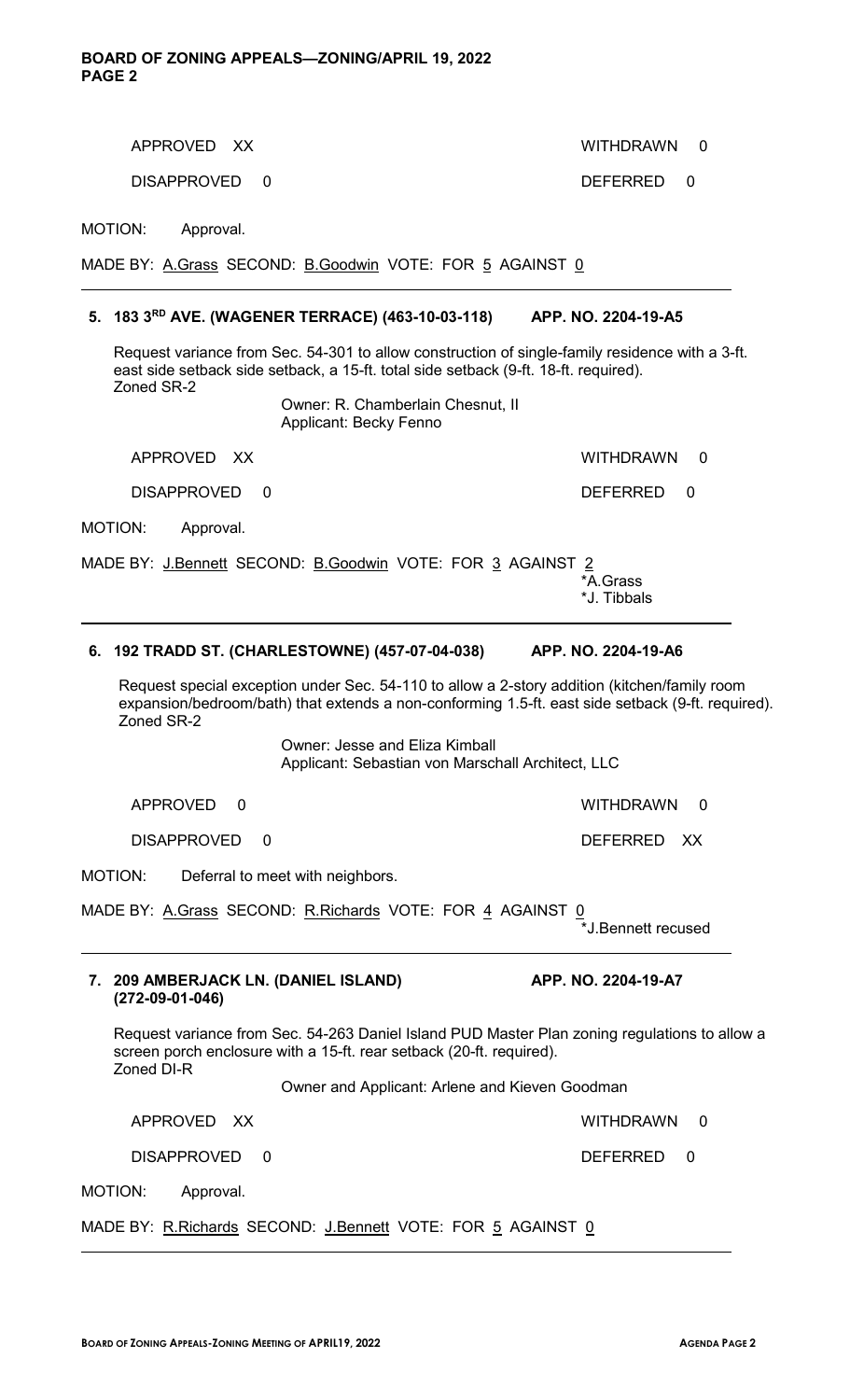#### **8. 730 RUTLEDGE AVE. (NORTH CENTRAL) APP. NO. 2204-19-A8 (463-15-04-133)**

Request variance from Sec. 54-317 to allow an existing restaurant to displace 6 on-site parking spaces and add 1,100sf of outdoor patron use area without providing 9 spaces for the added area (expanded restaurant requires 16 spaces; 2 spaces to remain). Zoned LB

> Owner: Michael Rabin Applicant: Karalee Fallert

APPROVED XX WITHDRAWN 0

DISAPPROVED 0 DEFERRED 0

MOTION: Approval with condition: no sound amplification greater than speaking level in outdoor setting.

MADE BY: A.Grass SECOND: J.Bennett VOTE: FOR 5 AGAINST 0

\*J.Bennett leaves

 $\overline{a}$ 

 $\overline{a}$ 

## **9. 221 SAINT PHILIP ST. (CANNONBOROUGH/ APP. NO. 2204-19-A9 ELLIOTBOROUGH) (460-08-02-095)**

 Request special exception under Sec. 54-511 to allow a restaurant use with 370sf of outdoor patron use area (patio) without providing required off-street parking spaces (3 spaces required). Zoned GB

Owner: James Groetzinger Applicant: Luke Jarrett, Synchronicity

APPROVED XX WITHDRAWN 0

DISAPPROVED 0 DEFERRED 0

MOTION: Approval with condition: no live music or amplification beyond normal speaking tones either inside or outside shall be prohibited.

MADE BY: R.Richards SECOND: B.Goodwin VOTE: FOR 5 AGAINST 0

## **10. 100 FARMFIELD AVE. (FARMFIELD) (349-11-00-070) APP. NO. 2204-19-A10**

Request variance from Sec. 54-301 to allow construction of a 2 ½ story residence with a 46-ft. total height (Height limitation 42.5-ft. 2 ½ stories). Request variance from Sec. 54-301 to allow construction of a detached accessory building with a 35-ft. front setback (60-ft. required). Zoned SR-1

> Owner: Ruthie Ravenel and Chris Welch Applicant: Kirsten Schoettelkotte

APPROVED XX WITHDRAWN 0

DISAPPROVED 0 DEFERRED 0

MOTION: Approval with condition: no short term rentals of accessory structure.

#### MADE BY: B.Goodwin SECOND: A.Grass VOTE: FOR 4 AGAINST 0  $\overline{a}$